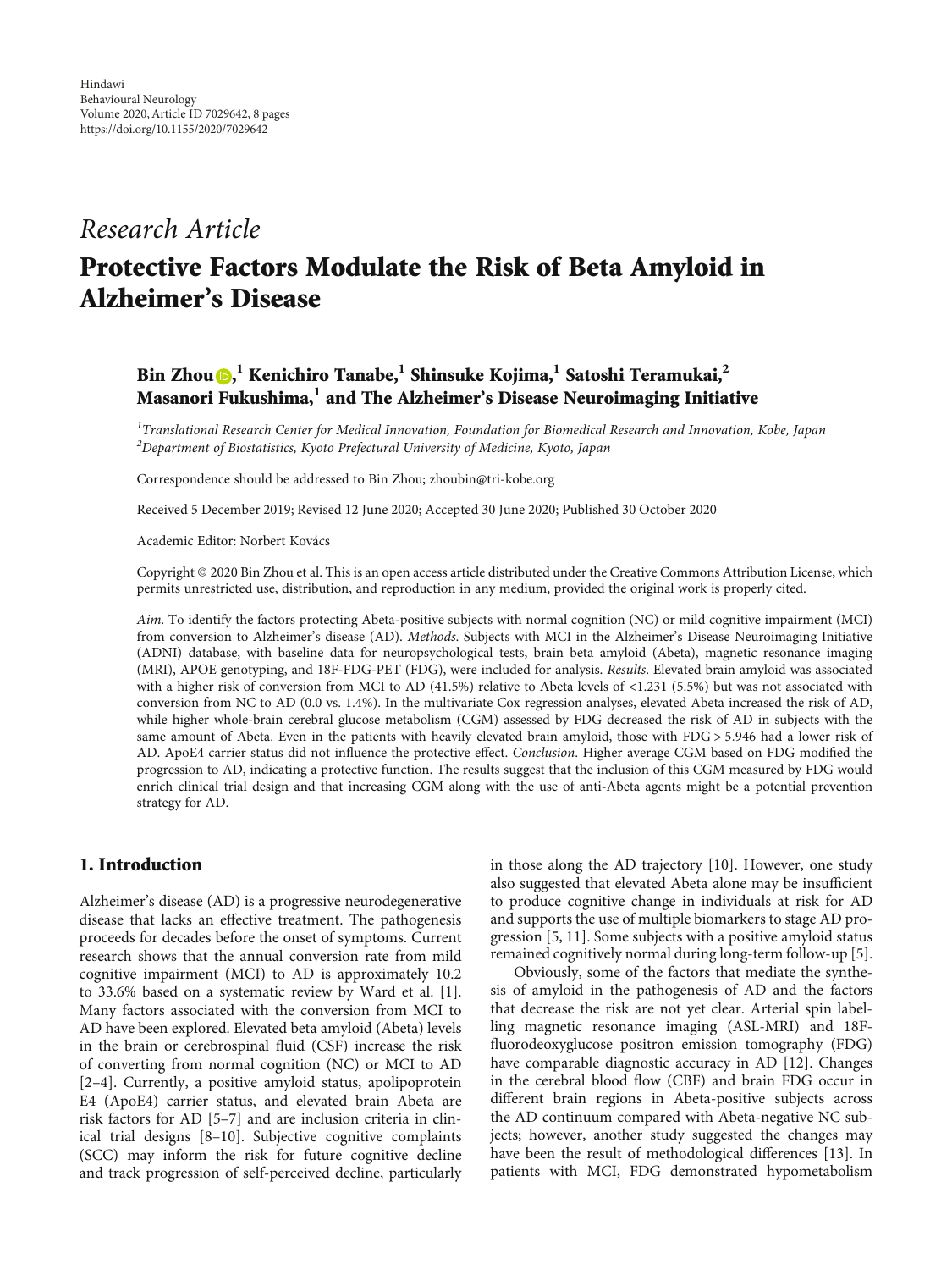and a component in the precuneus [[14](#page-6-0)]. Hypoperfusion in the right precuneus, inferior parietal lobule, and middle cingulate gyrus were associated with the conversion from MCI to AD [[15](#page-6-0)]. Many studies have shown that reductions in FDG were associated with conversion to AD, and the combination of FDG scanning with measurement of hippocampal volume resulted in 96% specificity and 92% sensitivity in the prediction of conversion [\[16, 17](#page-6-0)]. However, other studies indicated that a positive FDG scan in people with MCI was of no clinical value in the early prediction of progression to AD dementia [[18](#page-6-0), [19\]](#page-6-0). Decreased ASL values, mainly in the parietal and frontotemporal areas, were shown in a group of patients with the first signs of cognitive instability [[20](#page-6-0)]. Whether these changes in CBF and uptake of FDG, which are physiological factors, can modulate the progression to AD in Abeta-positive subjects is not yet clear.

We used the ADNI data, including the pathophysiological factors of brain Abeta measured by PET, brain structure by MRI, and cerebral glucose metabolism (CGM) by FDG to explore the factors that mediate the conversion to AD in Abeta-positive and Abeta-negative MCI and NC subjects. We did not include neuropsychological tests, to avoid circularity issues in prediction.

#### 2. Subjects and Methods

2.1. Subjects. We included all subjects with MCI or NC in the ADNI 1 and ADNI GO/2 phases obtained from the publicly available data repository, the Alzheimer's Disease Neuroimaging Initiative (ADNI) database ([adni.loni.usc.edu\)](http://adni.loni.usc.edu).

The primary goal of ADNI has been to test whether serial MRI, PET, other biological markers, and clinical and neuropsychological assessments can be combined to measure the progression of MCI and early AD.

The data used in this article were downloaded from the ADNI website in May 2019, including ADNIMERGE and updated diagnosis information. The data included florbetapir-PET scans to obtain a measure of cerebral amyloidosis, FDG, UCSF structural MRI, APOE genotyping, and some cognitive tests. For up-to-date information on specific inclusion and exclusion criteria, please see [http://adni.loni.usc.edu.](http://adni.loni.usc.edu)

2.2. Psychometric Testing. The following measure was included in the analysis: mini-mental state examination (MMSE); we did not include other neuropsychological tests to avoid circularity issues related to the use of these tests for diagnosis.

2.3. Determination of Brain Amyloid Status by PET. Florbetapir-PET was conducted in accordance with the ADNI PET protocols, which are available online [\(http://adni.loni.usc](http://adni.loni.usc.edu/data-samples/pet) [.edu/data-samples/pet\)](http://adni.loni.usc.edu/data-samples/pet). Image processing was performed by the ADNI core laboratory as described by Landau et al. [[2](#page-6-0)]. A PET scan was acquired 50–70 minutes after injection of florbetapir. Images were smoothed and aligned to an MPRAGE anatomic image to obtain cortical segmentation. A mean cortical standardized uptake value ratio (SUVr) in

the lateral and medial frontal, anterior and posterior cingulate, lateral parietal, and lateral temporal regions was obtained. A cortical florbetapir uptake value of ≥1.11 was considered "elevated" or "positive" for cortical Abeta [[2\]](#page-6-0).

2.4. FDG Measures. The methods used to assess CGM based on 18F-FDG-PET have been described online [\(http://adni.loni.usc.edu/methods/pet-analysis-method/pet](http://adni.loni.usc.edu/methods/pet-analysis-method/pet-analysis/)[analysis/](http://adni.loni.usc.edu/methods/pet-analysis-method/pet-analysis/)). Further details on the quality control analyses and procedures to enhance uniformity and reduce variability in PET images across centers are provided by Joshi et al. [\[21\]](#page-7-0). Quantitative CGM maps were intensity normalized to average brainstem FDG uptake. The metaregion of interest (meta-ROI) included is the mean SUVr of the temporal, angular, and posterior cingulate gyri [\[22](#page-7-0)].

MRI was performed using standardized protocols on 1.5 T MRI scanners with 3D T1-weighted sequences optimized for the different scanners, as indicated by [http://www](http://www.loni.ucla.edu/ADNI/Research/) [.loni.ucla.edu/ADNI/Research/](http://www.loni.ucla.edu/ADNI/Research/) [[7](#page-6-0)]. All images were corrected for spatial distortion due to gradient nonlinearity and normalized for B1 nonuniformity (see also [http://www](http://www.loni.ucla.edu/ADNI/Data/) [.loni.ucla.edu/ADNI/Data/\)](http://www.loni.ucla.edu/ADNI/Data/). MRI measurements were reconstructed with the software program FreeSurfer, as described in detail by Fischl et al. [\[7](#page-6-0)]. The average cortical thickness (TA), standard deviation of thickness (TS), surface area (SA), and cortical volume (CV) were calculated. The automated Hippocampus Multi-Atlas Propagation and Segmentation (HMAPS) method was also used to measure several structures, such as the hippocampal volume. The factors included the CV, TA, and SA of the following regions: the left and right entorhinal cortices, left and right hippocampi, left and right inferior temporal lobes, left and right parahippocampi, and left and right superior temporal lobes. Measurements from the left and right olfactory lobes, left and right hippocampi, left and right parahippocampi, medial portion of the orbital frontal cortices, lateral portion of the occipital cortex, inferior temporal gyrus, temporal pole, and the isthmus of the cingulate cortex were averaged to form a meta-ROI thought to be sensitive to early AD-related neurodegeneration.

APOE genotyping was performed as described on the ADNI website ([http://adni.loni.usc.edu/data-samples/](http://adni.loni.usc.edu/data-samples/genetic-data/) [genetic-data/\)](http://adni.loni.usc.edu/data-samples/genetic-data/).

2.5. Statistics. Two-tailed Student's *t*-tests with equal variances and Welch's *t*-test for unequal variance were used to assess differences in demographic characteristics between Abeta-positive and Abeta-negative subjects. Wilcoxon's rank sum test was used only for follow-up time. Fisher's exact test was used for category variables.

Cox proportional hazard regression models were used to identify the statistically significant variables used to explore the risk factors for AD. For variable selection in multivariate Cox regression analysis, the backward elimination method was used with the removal criterion  $P$  value  $\geq 0.1$ . Similarly, in the survival tree analyses, the entry criterion was *P* value < 0.15. The multiple testing problem was not considered. The cut-off points of Abeta and FDG tests were generated by the survival tree at the first cut-off value.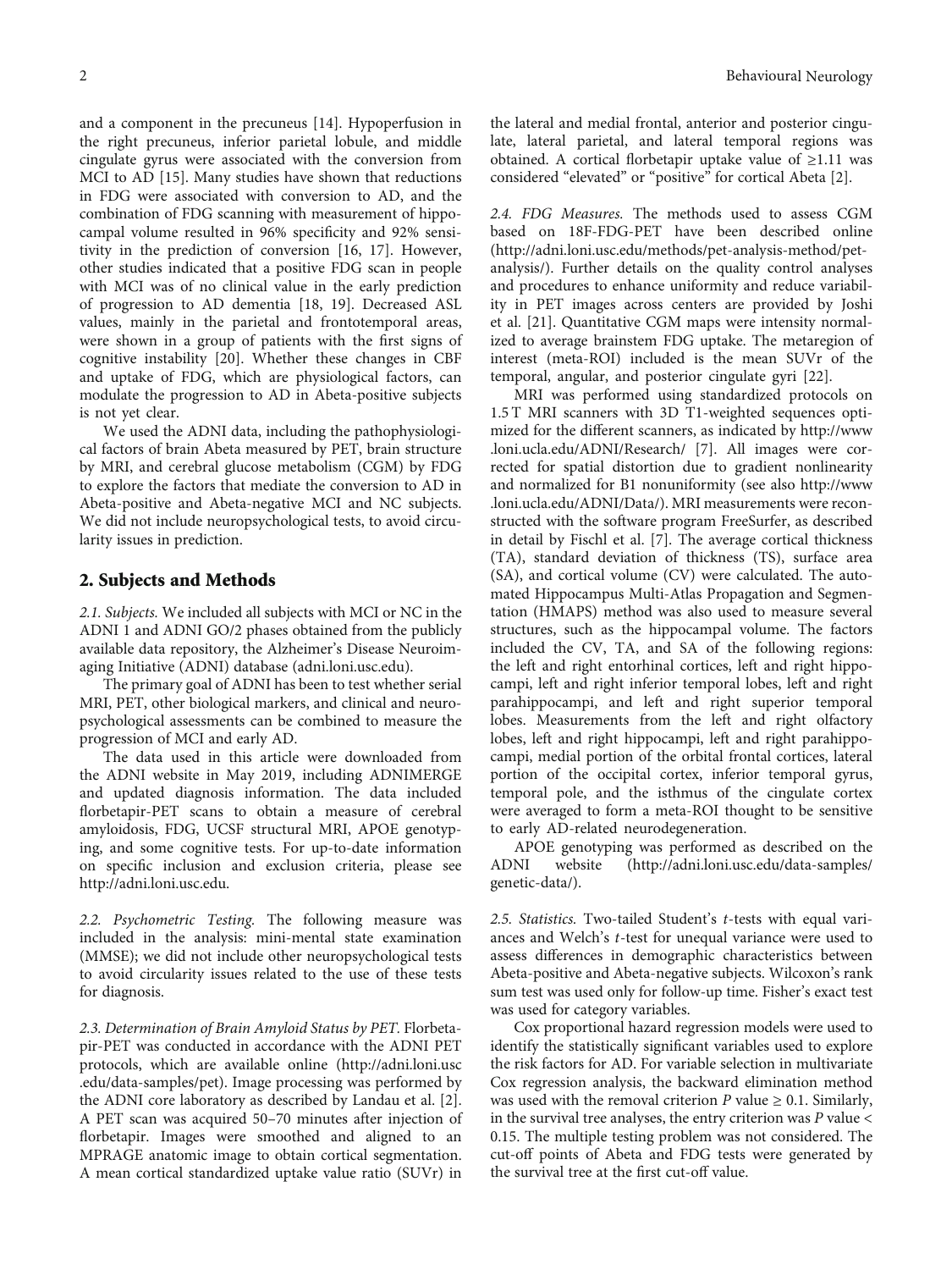Statistical analyses were performed using SAS version 9.4 (SAS Institute, Inc. Cary, NC, USA) and R version 3.6.1.

#### 3. Results

Baseline brain PET amyloid data were available for 424 MCI and 265 NC subjects. Of these, 188 (44.3%) of the 424 MCI subjects were Abeta positive while 52 (19.6%) of the 265 NC subjects were Abeta positive. The mean age of the Abeta-negative group was younger than that of the Abetapositive group in both the MCI and NC subjects. Age and ApoE status were significantly different between the Abetanegative and Abeta-positive groups in both the MCI and NC subjects. The median follow-up period was 25.87 (range: 4.72–60.89), 32.76 (range: 5.54–60.07), 19.47 (range: 5.51– 47.67), and 22.13 (range: 5.05–48.46) months from baseline in the Abeta-positive and Abeta-negative subjects in the MCI and NC groups, respectively (Table [1](#page-3-0)).

3.1. Cut-Off Values Determined by Survival Tree Method. We compared several methods based on multivariate Cox regression analysis (median, ROC curve, and survival tree) to find the optimal cut-off values for Abeta and FDG. These were determined to be 1.231 and 5.946, respectively, by the survival tree method at the first point.

In the subjects with Abeta values greater than 1.231, a further cut-off point was found at 1.462 where those with Abeta values > 1*:*462 had a higher risk of conversion to AD compared with those with Abeta values between 1.231 and 1.462 (Suppl. Figure [1](#page-6-0)).

3.2. Outcomes of MCI and NC Subjects Based on Brain Abeta. Of the 424 MCI subjects, 91 converted to AD. Although those who were Abeta positive had a higher risk of converting to AD (78, 41.5%) than those who were Abeta negative, the majority of Abeta-positive MCI subjects (110, 58.5%) had not converted over a median period of 25.87 months of follow-up. If we assume that all subjects who were Abeta positive could develop AD during long-term follow-up, this difference in speed of conversion should be noted. Of the NC subjects, the 3 who converted to AD came from the group of 213 Abeta-negative NC subjects, and there was no conversion to AD in the 52 Abeta-positive NC subjects (Figure [1\)](#page-3-0). The survival curves showed that at the proper cut-off points, Abeta status is a better predictor of disease progression than FDG (not shown) (Suppl. Figure [2](#page-6-0)).

3.3. Risk and Protective Factors Associated with Conversion from MCI or NC to AD. We found a significant difference in higher average brain FDG values between the conversion and nonconversion groups in both Abeta-positive and Abeta-negative subjects. However, the factors intracranial volume, fusiform gyrus volume, thickness of the entorhinal cortex, and hippocampal volume were significantly different in the conversion and nonconversion groups only in the Abeta-positive subjects (Suppl. Table [1](#page-6-0)). The results of the univariate and multivariate Cox regression analyses showed that higher average brain FDG, thickness of the entorhinal cortex, and hippocampal volume were protective factors for

AD, while higher brain Abeta and ApoeE4 carrier status increased the risk of conversion to AD (Table [2\)](#page-3-0).

3.4. Risk Classification by Brain PET Abeta and FDG. Risk classification using the combination of brain Abeta and FDG indicated in the Cox regression analysis showed that the lowest risk group consisted of those subjects with Abeta ≤ 1*:*231 and FDG > 5*:*946, and the subjects with the highest risk of conversion to AD were those with Abeta > 1*:*231 and FDG ≤ 5*:*946. Even in the group with very highly elevated Abeta, greater than 1.462, the protective effect of higher FDG still remained; there was a large difference in the conversion rate for the higher and lower FDG groups. Following stratification by ApoE4 status, higher FDG still showed a protective effect in the different groups. In ApoE4 noncarriers, the hazard ratio for Abeta > 1*:*231 and FDG ≤ 5*:*946 was much higher than in ApoE4 carriers (Table [3](#page-4-0) and Figure [2\)](#page-5-0).

#### 4. Discussion

Elevated brain Abeta indicated a higher risk of conversion from MCI to AD; however, in the subjects with elevated brain Abeta, approximately 60% did not develop AD during the follow-up. The factors that mediated Abeta pathogenesis were ApoE4 and/or other factors. Our analysis found that increased CGM measured by FDG was associated with delayed progression to AD in both the Abeta-positive and negative subjects, indicating a protective function. Even in the subjects with heavy Abeta deposition, the protective effect still remained and was independent of the ApoE4 carrier status.

Cerebral glucose hypometabolism and low CBF have been reported in MCI and AD patients [\[12](#page-6-0), [16](#page-6-0)–[18](#page-6-0)]. Alterations in FDG have been observed at least 20 years before positive Abeta measurements. Subtle cognitive dysfunction has been observed at least 10 years before patients test positive for Abeta [\[23\]](#page-7-0). In familial AD, the cascade of Abeta, then altered metabolism and then atrophy is definitive [\[24](#page-7-0)]. Khosravi et al.'s study revealed FDG global quantification to be a superior indicator of cognitive performance in the AD and MCI patients compared to 18F-florbetapir-PET [[25](#page-7-0)]. However, recent research has indicated that increased Abeta deposition leads to the progression to mild cognitive impairment but decreased glucose metabolism does not contribute to progression [[26, 27](#page-7-0)]. Not all subjects with elevated Abeta in the brain show a decrease in CGM. Our analysis indicated that even in some subjects with heavily elevated Abeta, the CGM can still be high and that higher CGM may modulate the risk of Abeta causing progression to AD, rather than being a diagnostic indicator.

Many papers have discussed unsuccessful trials in the AD field over the last 20 years [\[28](#page-7-0)–[30\]](#page-7-0) that focused on incorrect therapeutic targets and had methodological problems in the clinical trial design or began treatment too late. In these studies, the endpoint is a critical issue for clinical trial design [[28](#page-7-0)]. However, we know that the inclusion criteria are also important because discrepancies between subjects can no doubt influence assessment of the efficacy of the interventions in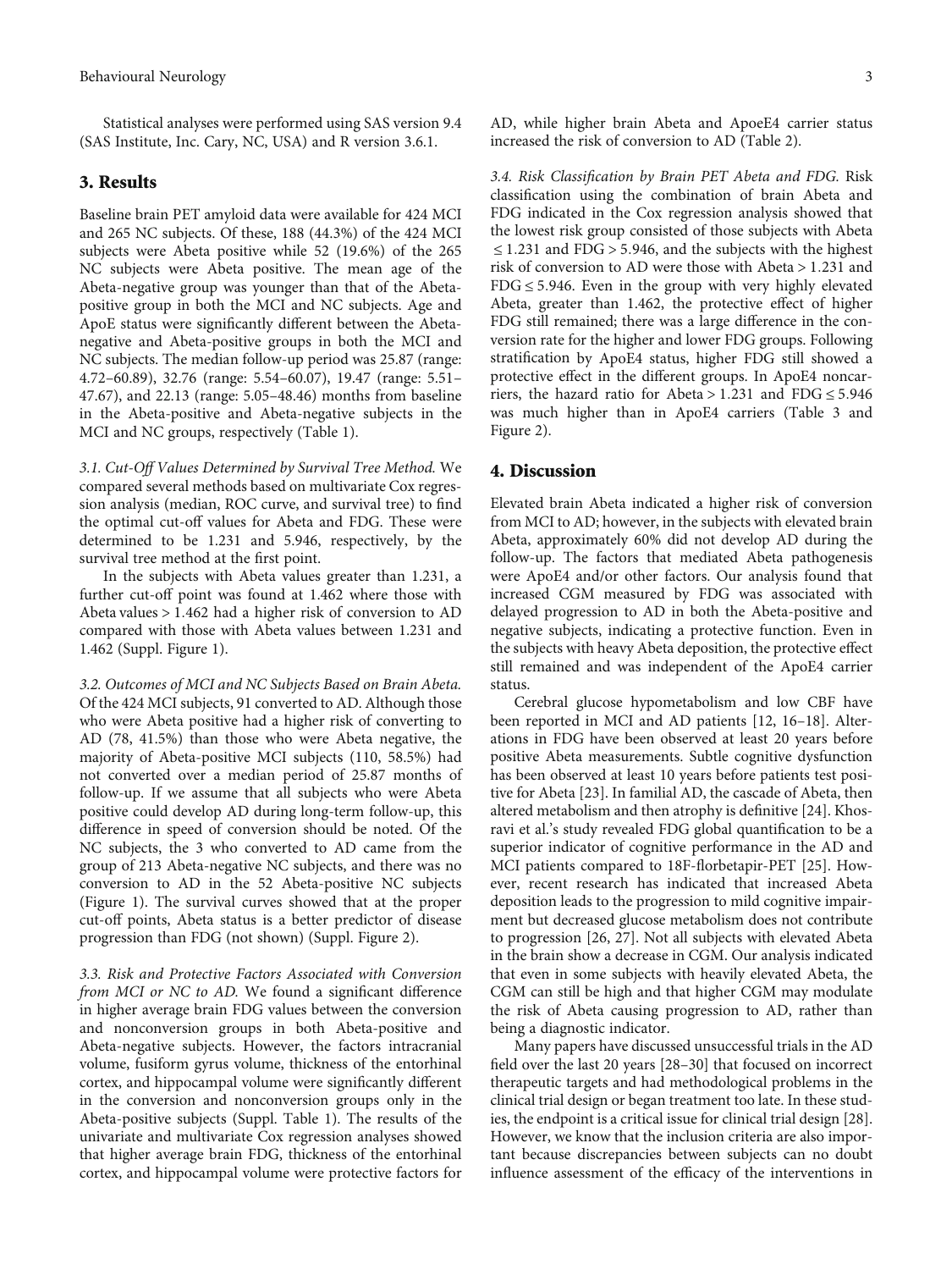<span id="page-3-0"></span>

|                                | <b>MCI</b>         |                          | NC                 |                    |
|--------------------------------|--------------------|--------------------------|--------------------|--------------------|
|                                | Abeta+, $N = 188$  | Abeta-, $N = 236$        | Abeta+, $N = 52$   | Abeta-, $N = 213$  |
| Age, mean (SD)                 | 73.6(6.7)          | $70.2~(7.7)^*$           | 75.3(5.8)          | $72.4(5.9)^*$      |
| Sex                            |                    |                          |                    |                    |
| Male                           | 109(58.0)          | 123(52.1)                | 16(30.8)           | $103(48.4)^*$      |
| Female                         | 79 (42.0)          | 113 (47.9)               | 36(69.2)           | 110(51.6)          |
| MMSE, mean (SD)                | 27.5(1.8)          | $28.5(1.5)^*$            | 29.0(0.9)          | 29.1(1.3)          |
| ApoE                           |                    |                          |                    |                    |
| $\mathbf{0}$                   | 54 (28.7)          | $159(67.4)^*$            | 25(48.1)           | $165 (77.8)^*$     |
|                                | 100(53.2)          | 67(28.4)                 | 25(48.1)           | 43(20.3)           |
| 2                              | 34(18.1)           | 10(4.2)                  | 2(3.8)             | 4(1.9)             |
| Follow-up time, median (range) | 25.87 (4.72-60.89) | $32.76$ $(5.54-60.07)^*$ | 19.47 (5.51-47.67) | 22.13 (5.05-48.46) |

Table 1: Baseline characteristics of subjects with brain PET Abeta.

<sup>∗</sup>*P* < 0*:*05.



Figure 1: Outcomes of MCI and NC subjects based on PET brain Abeta. AD: Alzheimer's disease; NC: normal cognition; MCI: mild cognitive impairment; A*β*- and A*β*+: brain PET imaging Abeta negative and Abeta positive, respectively.

Table 2: The risk factors for conversion to AD by Cox regression.

| Factors                                     | Univariate<br>Hazard ratio (95% CI) | Multivariate<br>Hazard ratio (95% CI) |
|---------------------------------------------|-------------------------------------|---------------------------------------|
| Hippocampal volume                          | $0.923(0.913-0.934)$                | $0.959(0.933 - 0.985)$                |
| Average-brain FDG                           | $0.867$ $(0.848 - 0.887)$           | $0.884(0.851-0.918)$                  |
| Cortical thickness of the entorhinal cortex | $0.903(0.887 - 0.918)$              | $0.941(0.903 - 0.981)$                |
| Av45                                        | $1.468(1.359-1.585)$                | $1.244(1.113-1.391)$                  |
| Sex                                         | $0.835(0.666-1.047)$                | $0.534(0.324-0.882)$                  |
| ApoE4 $(2)$                                 | $4.502(3.191 - 6.352)$              | 2.063 (0.996-4.276)                   |
| (1)                                         | 2.892 (2.267-3.690)                 | 2.024 (1.135-3.608)                   |
| (0)                                         | Reference                           | Reference                             |
| Intracranial volume                         | $1.082(1.010-1.159)$                |                                       |
| Whole-brain volume                          | $0.997(0.996 - 0.998)$              |                                       |
| Fusiform volume                             | $0.805(0.765-0.846)$                |                                       |
| Ventricles                                  | $1.013(1.009-1.018)$                |                                       |
| Age                                         | $1.006(0.990-1.023)$                |                                       |
| Education                                   | $0.971(0.934-1.010)$                |                                       |

<sup>∗</sup>*P* < 0*:*05. Av45: brain PET amyloid; FDG: CGM based on 18F-FDG-PET.

these clinical trials. MCI subjects selected based on current technology are heterogeneous because their outcomes are very different, as shown in our analysis; this may have contributed to the failure of prevention and treatment in clinical trials. Both diagnosis and recruitment of appropriate trial participants are challenging. Targeting subjects with high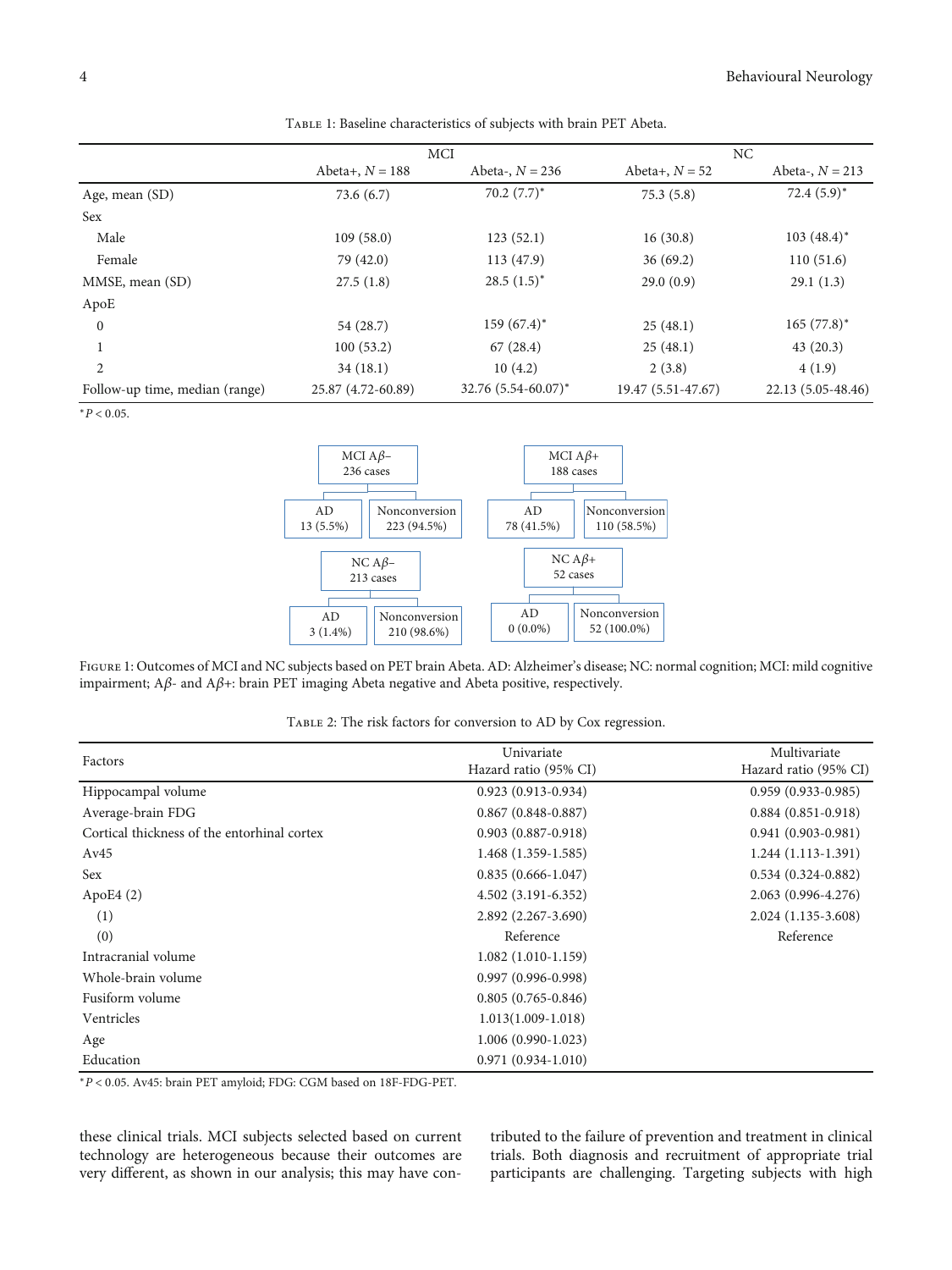<span id="page-4-0"></span>Behavioural Neurology 5

|                                    | Level                                 | No. of events/no. of population | Hazard ratio | 95% CI          |
|------------------------------------|---------------------------------------|---------------------------------|--------------|-----------------|
| APOE-ε4 carrier                    |                                       |                                 |              |                 |
| a1. Group by AV45 and FDG          | A: $AV45 \le 1.231$ and $FDG > 5.946$ | 4/103                           | (reference)  |                 |
|                                    | B: AV45 ≤ 1.231 and FDG ≤ 5.946       | 2/18                            | 4.848        | 0.883-26.627    |
|                                    | C: $AV45 > 1.231$ and $FDG > 5.946$   | 21/89                           | 6.798        | 2.333-19.808    |
|                                    | D: $AV45 > 1.231$ and $FDG \le 5.946$ | 38/68                           | 22.601       | 8.031-63.605    |
| a2. $1.231 < AVA5 \le 1.462$       | A: FDG $\leq$ 5.946                   | 18/35                           | 2.908        | 2.389-6.089     |
|                                    | B: FDG > 5.946                        | 12/54                           | (reference)  |                 |
| a3. $AV45 > 1.462$                 | A: FDG $\leq$ 5.946                   | 20/33                           | 3.628        | $1.623 - 8.106$ |
|                                    | B: FDG > 5.946                        | 9/35                            | (reference)  |                 |
| $APOE-64$ noncarrier               |                                       |                                 |              |                 |
| b1. Group by AV45 and FDG          | A: $AV45 \le 1.231$ and $FDG > 5.946$ | 5/272                           | (reference)  |                 |
|                                    | B: AV45 ≤ 1.231 and FDG ≤ 5.946       | 5/39                            | 8.144        | 2.347-28.253    |
|                                    | C: $AV45 > 1.231$ and $FDG > 5.946$   | 9/58                            | 7.206        | 2.356-22.039    |
|                                    | D: $AV45 > 1.231$ and $FDG \le 5.946$ | 10/18                           | 50.72        | 17.007-151.257  |
| b2. $1.231 < A\sqrt{45} \le 1.462$ | A: FDG $\leq$ 5.946                   | 3/10                            | 4.335        | 0.947-19.84     |
|                                    | B: FDG > 5.946                        | 5/41                            | (reference)  |                 |
| b3. AV45 > 1.462                   | A: FDG $\leq$ 5.946                   | 7/8                             | 36945.00     | $0.00$ -missing |
|                                    | B: FDG > 5.946                        | 4/17                            | (reference)  |                 |

Table 3: Risk classification by brain Abeta and FDG stratified by ApoE.

*P* < 0*:*001. AV45: brain PET Abeta; FDG: CGM based on 18F-FDG-PET.

risk can reduce the sample size, but the reduction in variability across subjects could facilitate the efficacy assessment. Many studies have proposed methods to select subjects at high risk [\[31](#page-7-0)–[33](#page-7-0)]; some of the proposed risk factors have included decreased cognition, measured by the Clinical Dementia Rating Scale Sum of Boxes (CDR-SOB), Alzheimer's Disease Assessment Scale-cognitive subscale (ADAScog), and auditory verbal learning test (AVLT), atrophy of the hippocampus and entorhinal cortex, and elevated brain Abeta and tau. Poor cognitive performance clearly implies disease progression. One of the limitations of these models is that the circularity of including neuropsychological tests in the diagnosis might mask the true risk and protective factors. Our analysis showed that the factors associated with pathophysiological processes were able to classify the risk of transition to AD very well in subjects positive for brain Abeta. Measurement of CGM by FDG combined with brain Abeta is suggested for the enrichment of clinical trial designs.

CGM as measured by FDG has been closely connected to neuronal activity. CGM can be used as a marker of synaptic dysfunction before an advance in neurodegeneration. In subjects with elevated brain Abeta, the altered metabolism measured by FDG was observed to reduce the progression of AD. One hypothesis is that we can delay AD progression by increasing CGM.

In a previous study, six months of cognitive training increased CGM only in the MCI patients; however, there was no significant association between increased FDG uptake and improved cognition [[34](#page-7-0)]. Physical activity has also been

shown to alter brain glucose metabolism; however, these studies appear to be limited to conditions of high-intensity exercise in young and middle-aged cognitively normal cohorts. Aerobic training improved cognition and changed cerebral glucose metabolism in areas related to cognition in subjects with MCI [[35](#page-7-0)]. Increased FDG uptake can also be due to an increase in CBF. Exercise training altered CBF and improved cognitive performance in older adults with and without cognitive impairment [\[36\]](#page-7-0) and altered CBF and improved cognitive performance in older adults with and without cognitive impairment [[37](#page-7-0)]. Further research including measurement of CBF is important, to clarify the relationship between CBF, FDG uptake, and Abeta.

However, the majority of the identified studies in a recent review found no significant association between physical activity and the AD biomarkers Abeta 1-42, total tau, and phosphorylated tau in CSF, amyloid PET, hippocampal atrophy on MRI, and parietal temporal hypometabolism with brain FDG [[38](#page-7-0), [39](#page-7-0)]. In our analysis, the prognosis for Abeta-positive subjects was significantly different from those who were Abeta negative. The inconsistency between these results may be due to the differing backgrounds of the subjects whose Abeta information was unclear. Further research including the factors Abeta, CGM, and CBF would facilitate clarification of the protective effect of physical activity on AD.

Because Abeta-targeted therapies have been mostly unsuccessful, researchers are becoming increasingly sceptical of the amyloid hypothesis and looking for other potential pathogeneses of AD. It has been observed that Abeta accumulation is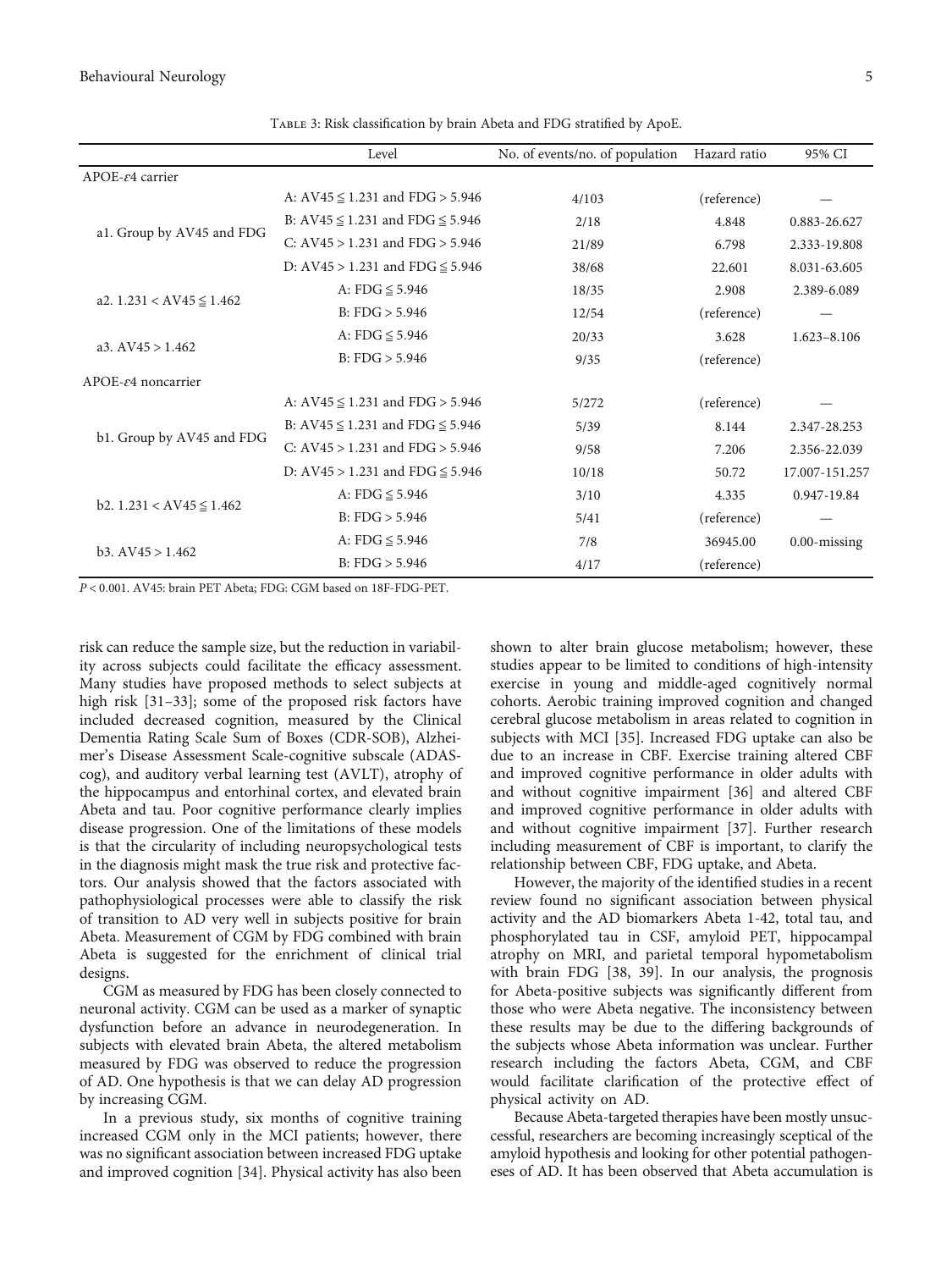<span id="page-5-0"></span>

Figure 2: Risk classification by the combination of FDG with brain PET Abeta. (a) Survival curves by combination of Abeta and FDG in ApoE4 carriers. (a1, A) Abeta ≤ 1*:*231 and FDG > 5*:*946; (B) Abeta ≤ 1*:*231 and FDG ≤ 5*:*946; (C) Abeta > 1*:*231 and FDG > 5*:*946; and (D) Abeta > 1*:*231 and FDG ≤ 5*:*946. (a2, A) 1*:*231 < Abeta ≤ 1*:*462 and FDG ≤ 5*:*946 and (B) 1*:*231 < Abeta ≤ 1*:*462 and FDG > 5*:*946. (a3, A) 1*:*462 < Abeta and FDG ≤ 5*:*946 and (B) 1*:*462 < Abeta and FDG > 5*:*946. (b) Survival curves by combination of Abeta and FDG in non-ApoE4 carriers. (b1, A) Abeta ≤ 1*:*231 and FDG > 5*:*946; (B) Abeta ≤ 1*:*231 and FDG ≤ 5*:*946; (C) Abeta > 1*:*231 and FDG > 5*:*946; and (D) Abeta > 1*:*231 and FDG ≤ 5*:*946. (b2, A) 1*:*231 < Abeta ≤ 1*:*462 and FDG ≤ 5*:*946 and (B) 1*:*231 < Abeta ≤ 1*:*462 and FDG > 5*:*946. (b3, A) 1*:*462 < Abeta and FDG ≤ 5*:*946 and (B) 1*:*462 < Abeta and FDG > 5*:*946.

associated with tau aggregation, neuroinflammation, and synaptic dysfunction. In this study, elevated Abeta greatly increased the risk of AD in subjects with MCI. Higher values of CGM measured by brain FDG decreased the risk of AD in Abeta-positive subjects, and this protection still remained even in subjects with very highly evaluated Abeta. Atrophy of the hippocampus and entorhinal cortex thickness are also strong risk factors for AD. Our results with brain CGM confirmed that inclusion of these factors would enrich clinical trial design. Approaches designed to increase the physiological protective effect of CGM might be potential primary preventive interventions for AD, along with anti-Abeta agents. Physical exercise or aerobic training still needs further research and data supporting a change in physiological factors, to confirm which exercise and its effect on the prevention of AD.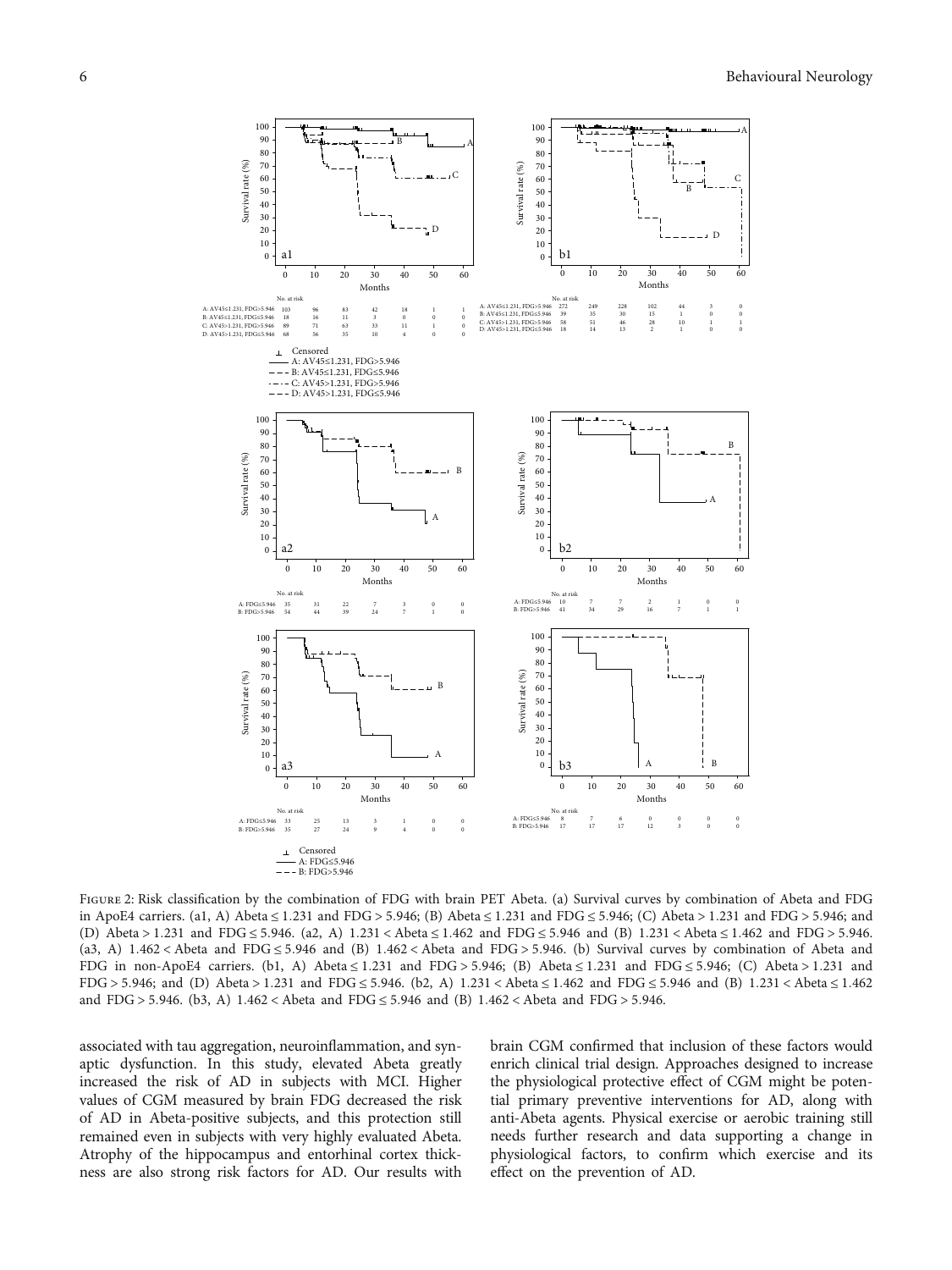#### <span id="page-6-0"></span>Data Availability

The data used to support the findings are available from the ADNI database.

#### Additional Points

Data used in preparation of this article were obtained from the Alzheimer's Disease Neuroimaging Initiative (ADNI) database (adni.loni.ucla.edu). As such, the investigators within the ADNI contributed to the design and implementation of ADNI and/or provided data but did not participate in the present analyses or the writing of this report. A complete listing of ADNI investigators can be found at [http://adni.loni.usc.edu/wp-content/uploads/](http://adni.loni.usc.edu/wp-content/uploads/how_to_apply/ADNI_Acknowledgement_List.pdf.) [how\\_to\\_apply/ADNI\\_Acknowledgement\\_List.pdf.](http://adni.loni.usc.edu/wp-content/uploads/how_to_apply/ADNI_Acknowledgement_List.pdf.)

#### Conflicts of Interest

The authors declare no conflicts of interest.

#### Acknowledgments

This research received funding from the Foundation for Biomedical Research and Innovation at Kobe.

#### Supplementary Materials

Supplementary Figure 1: survival tree to find the optimal cut-off point for AV45 and PDG. Supplementary Figure 2: survival curves by AV45 and FDG-PET. Supplementary Table 1: factors associated with conversion to AD stratified by brain PET Abeta. [\(Supplementary Materials\)](http://downloads.hindawi.com/journals/bn/2020/7029642.f1.pdf)

#### References

- [1] A. Ward, S. Tardiff, C. Dye, and H. M. Arrighi, "Rate of conversion from prodromal Alzheimer's disease to Alzheimer's dementia: a systematic review of the literature," Dementia and Geriatric Cognitive Disorders Extra, vol. 3, no. 1, pp. 320–332, 2013.
- [2] S. M. Landau, M. A. Mintun, A. D. Joshi et al., "Amyloid deposition, hypometabolism, and longitudinal cognitive decline," Annals of Neurology, vol. 72, no. 4, pp. 578–586, 2012.
- [3] C. R. Jack Jr., J. R. Barrio, and V. Kepe, "Cerebral amyloid PET imaging in Alzheimer's disease," Acta Neuropathologica, vol. 126, no. 5, pp. 643–657, 2013.
- [4] M. C. Donohue, R. A. Sperling, R. Petersen et al., "Association between elevated brain amyloid and subsequent cognitive decline among cognitively normal persons," JAMA, vol. 317, no. 22, pp. 2305–2316, 2017.
- [5] K. A. Johnson, A. Schultz, R. A. Betensky et al., "Tau positron emission tomographic imaging in aging and early Alzheimer disease," Annals of Neurology, vol. 79, no. 1, pp. 110–119, 2016.
- [6] C. R. Jack, M. A. Bernstein, N. C. Fox et al., "The Alzheimer's Disease Neuroimaging Initiative (ADNI): MRI methods," Journal of Magnetic Resonance Imaging, vol. 27, no. 4, pp. 685–691, 2008.
- [7] B. Fischl, M. I. Sereno, and A. M. Dale, "Cortical surface-based analysis. II: inflation, flattening, and a surface-based coordinate system," NeuroImage, vol. 9, no. 2, pp. 195–207, 1999.
- [8] C. Frieden and K. Garai, "Structural differences between apoE3 and apoE4 may be useful in developing therapeutic agents for Alzheimer's disease," Proceedings of the National Academy of Sciences of the United States of America, vol. 109, no. 23, pp. 8913–8918, 2012.
- [9] E. Cavedo, S. Lista, Z. Khachaturian et al., "The road ahead to cure Alzheimer's disease: development of biological markers and neuroimaging methods for prevention trials across all stages and target populations," The Journal of Prevention of Alzheimer's Disease, vol. 1, no. 3, pp. 181–202, 2014.
- [10] A. Rizk-Jackson, P. Insel, R. Petersen, P. Aisen, C. Jack, and M. Weiner, "Early indications of future cognitive decline: stable versus declining controls," PLoS One, vol. 8, no. 9, article e74062, 2013.
- [11] J. B. Toledo, for the Alzheimer's Disease Neuroimaging Initiative, M. W. Weiner et al., "Neuronal injury biomarkers and prognosis in ADNI subjects with normal cognition," Acta Neuropathologica Communications, vol. 2, no. 1, p. 26, 2014.
- [12] E. S. Musiek, Y. Chen, M. Korczykowski et al., "Direct comparison of fluorodeoxyglucose positron emission tomography and arterial spin labeling magnetic resonance imaging in Alzheimer's disease," Alzheimer's & Dementia, vol. 8, no. 1, pp. 51-59, 2012.
- [13] D. Tosun, N. Schuff, W. Jagust, M. W. Weiner, and for the Alzheimer''s Disease Neuroimaging Initiative, "Discriminative power of arterial spin labeling magnetic resonance imaging and <sup>18</sup>F-fluorodeoxyglucose positron emission tomography changes for amyloid-*β*-positive subjects in the Alzheimer's disease continuum," Neurodegenerative Diseases, vol. 16, no. 1-2, pp. 87–94, 2016.
- [14] I. Riederer, K. P. Bohn, C. Preibisch et al., "Alzheimer disease and mild cognitive impairment: integrated pulsed arterial spin-labeling MRI and18F-FDG PET," Radiology, vol. 288, no. 1, pp. 198–206, 2018.
- [15] L. L. Chao, S. T. Buckley, J. Kornak et al., "ASL perfusion MRI predicts cognitive decline and conversion from MCI to dementia," Alzheimer Disease and Associated Disorders, vol. 24, no. 1, pp. 19–27, 2010.
- [16] J. Ottoy, E. Niemantsverdriet, J. Verhaeghe et al., "Association of short-term cognitive decline and MCI-to-AD dementia conversion with CSF, MRI, amyloid- and 18F-FDG-PET imaging," NeuroImage: Clinical, vol. 22, p. 101771, 2019.
- [17] L. Frings, S. Hellwig, T. Bormann, T. S. Spehl, R. Buchert, and P. T. Meyer, "Amyloid load but not regional glucose metabolism predicts conversion to Alzheimer's dementia in a memory clinic population," European Journal of Nuclear Medicine and Molecular Imaging, vol. 45, no. 8, pp. 1442–1448, 2018.
- [18] N. Smailagic, M. Vacante, C. Hyde, S. Martin, O. Ukoumunne, and C. Sachpekidis, "18F-FDG PET for the early diagnosis of Alzheimer's disease dementia and other dementias in people with mild cognitive impairment (MCI)," Cochrane Database of Systematic Reviews, vol. 1, no. 1, article CD010632, 2015.
- [19] L. M. Bloudek, D. E. Spackman, M. Blankenburg, and S. D. Sullivan, "Review and meta-analysis of biomarkers and diagnostic imaging in Alzheimer's disease," Journal of Alzheimer's Disease, vol. 26, no. 4, pp. 627–645, 2011.
- [20] M. van der Thiel, C. Rodriguez, D. Van De Ville, P. Giannakopoulos, and S. Haller, "Regional Cerebral Perfusion and Cerebrovascular Reactivity in Elderly Controls With Subtle Cognitive Deficits," Frontiers in Aging Neuroscience, vol. 11, p. 19, 2019.